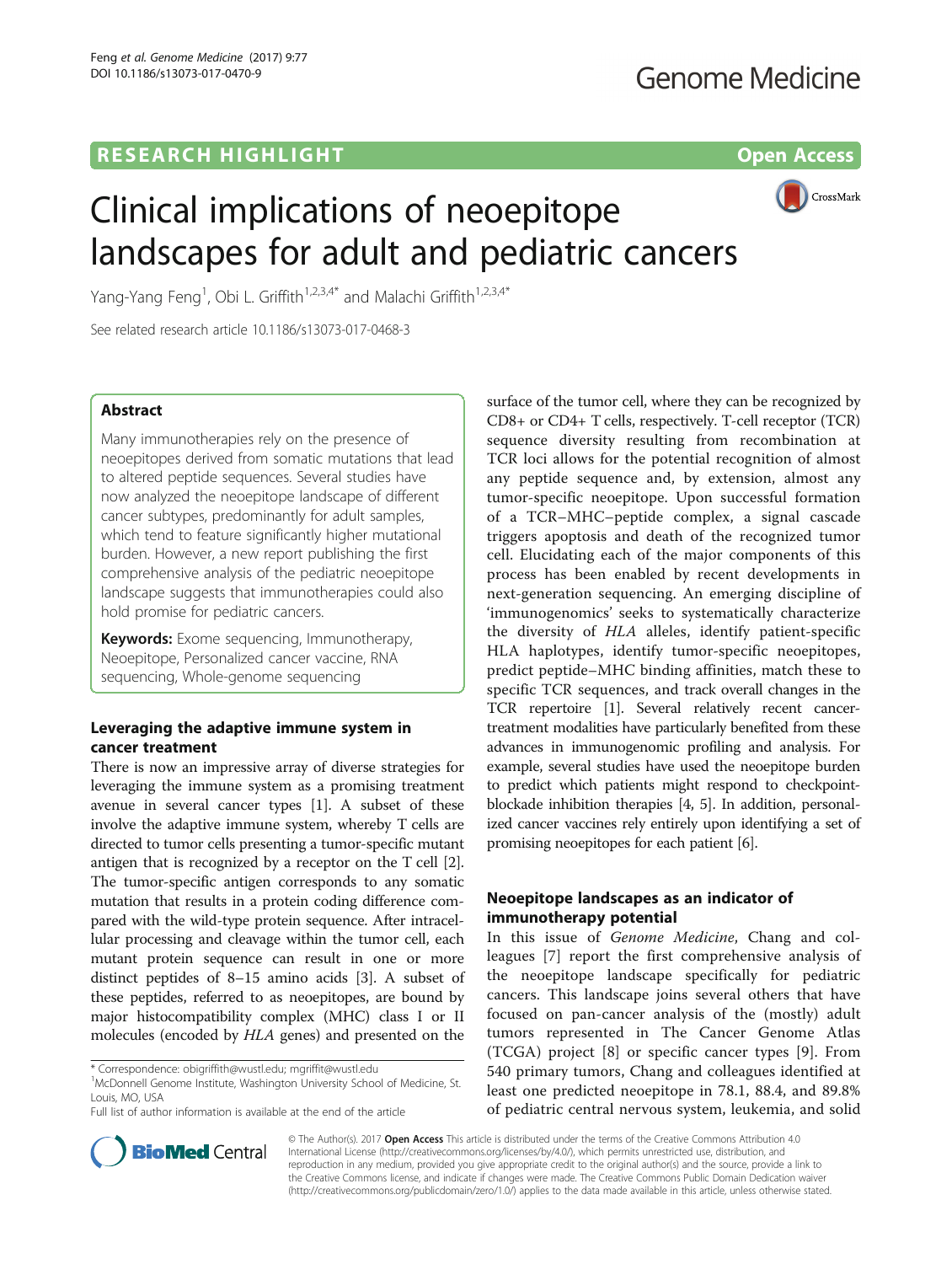<span id="page-1-0"></span>malignancies, respectively. This finding is remarkable and of potential clinical significance owing to the relatively low mutation burden of most pediatric tumors compared with those observed in adults, particularly those associated with prolonged environmental exposures (e.g., smoking for lung cancer and UV for melanoma). Childhood tumors are also often characterized by structural variation; thus, the authors wisely considered RNA expression data, where available, to predict neoepitopes arising from gene fusions in addition to single-nucleotide variants (SNVs). After requiring evidence for RNA expression of each candidate, an estimated 60% of tumors had at least one predicted neoepitope. While many additional factors (several of which are discussed below) remain to be incorporated into neoepitope landscapes for patient cohorts and individual patients, the study provides a promising overview of the potential efficacy of adaptive immunetherapy approaches in pediatric cancer.

### Accurate neoepitope identification for personalized medicine

Chang and colleagues used whole-genome sequencing (WGS) and RNA-seq data to identify two types of somatic variants, specifically SNVs and RNA fusions. For each somatic variant, distinct peptide nonamers were extracted by tiling across the SNV or fusion junction position. HLA alleles and nonamers for each patient were used to predict the peptide–MHC binding affinity using a single algorithm. There are several ways in which developing neoepitope-prediction methods could improve such efforts in the future. In addition to the SNVs considered by most studies, insertions and deletions, particularly those resulting in frameshifts, might prove a rich source of neoepitopes [[10\]](#page-3-0). Two of the most comprehensive neoepitope landscape reports to date—- Charoentong et al. [\[8](#page-2-0)] and Chang et al.—do not appear to consider insertions or deletions in their neoepitope identification, likely because most existing software packages do not yet support neoepitope prediction for indels. However, unlike most previous studies, Chang and colleagues did incorporate neoepitope prediction from gene fusions. A conceptually similar but untapped source of novel peptide epitopes are those created by tumor-associated aberrant RNA splicing events. Furthermore, as different transcript isoforms for the same gene can feature varying reading frames, a single variant might produce multiple unique mutant peptides. Therefore, understanding the alternative splicing profile of a tumor will be imperative for identifying which neoepitopes are actually expressed. Many additional factors remain unexplored that could prove useful in

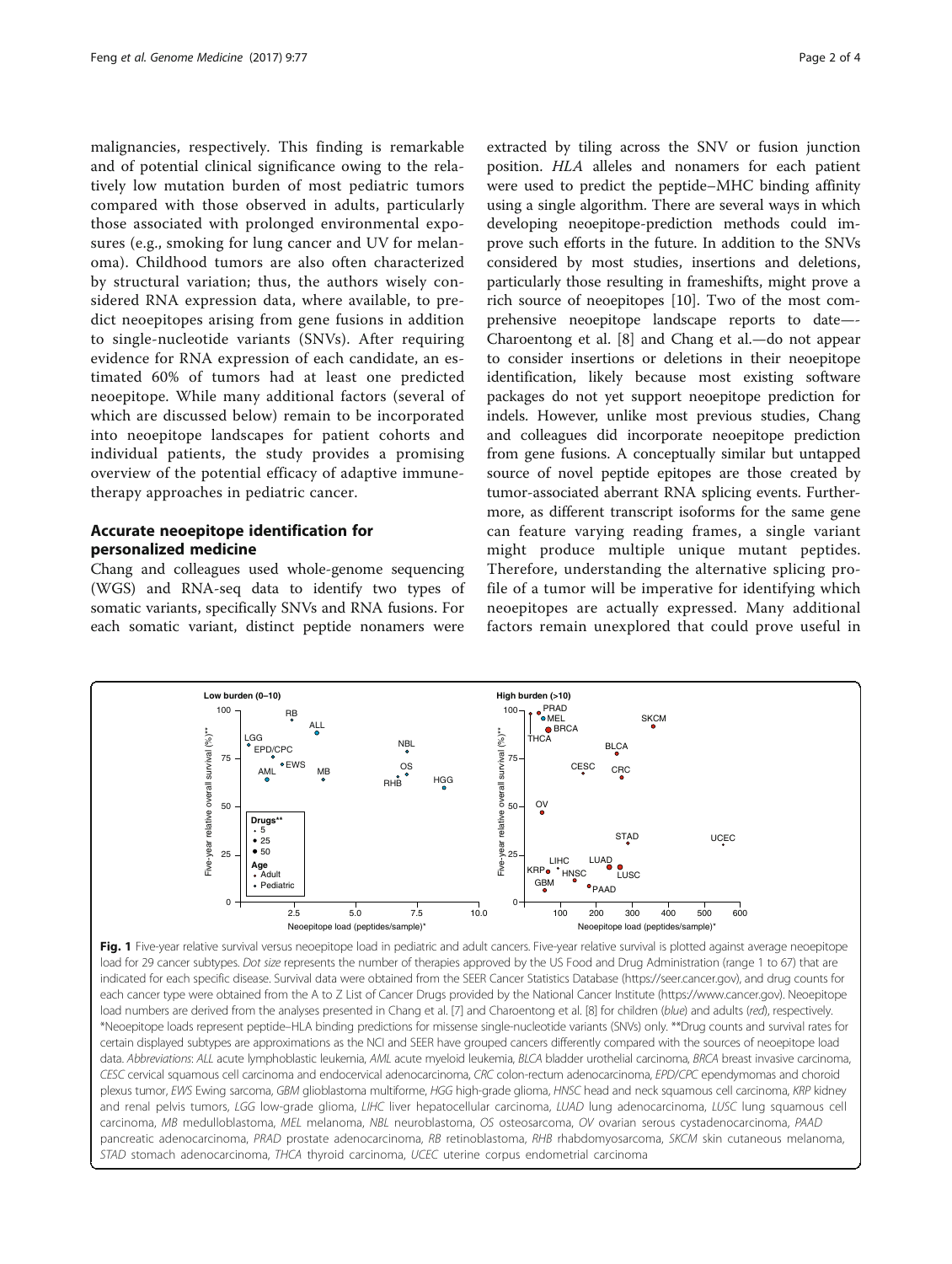<span id="page-2-0"></span>prioritizing neoepitopes for use in personalized cancer vaccines or predicting response to immunotherapy. For example, the importance of varying the peptide length or the mutation position within the peptide sequence remains unclear. In addition, cross-reactivity of neoepitopes with wild-type peptides and how this affects self/non-self determination by the immune system is poorly understood. The minimum or optimal number of peptides required for clinical response also remains unknown.

Each of these example factors presents an opportunity to improve the process of neoepitope landscape characterization. Over the past few years, we have moved from simple mutation burden as a predictor of possible response to immunotherapy, to neoepitope burden, and now expressed neoepitope burden. It seems likely that not all neoepitopes with MHC binding affinity below an arbitrary threshold (e.g., IC50 < 500 nm) are created equal. A weighted neoepitope score that incorporates additional predictive features could lead to more clinically relevant neoepitope landscapes. Crucial to the development of such a score will be the publication of large datasets of experimentally and clinically validated neoepitopes.

## Potential for clinical impact of neoepitopes in pediatric and adult cancers

It is notable that such a high proportion of the pediatric cases in Chang et al.'s study is identified as having at least one potential neoepitope. When the neoepitope landscape is considered in the context of 5-year relative survival and availability of approved drugs, several pediatric and adult cancer types appear particularly promising for response to immunotherapy. For example, pediatric high-grade glioma (HGG), adult uterine corpus endometrial cancer (UCEC), and several others are characterized by relatively high neoepitope burden, low survival rates and relatively few approved therapies (Fig. [1\)](#page-1-0). Melanoma (MEL) has shown promising clinical responses in adult immunotherapy and features an exceptionally high neoepitope load, even in pediatric cases.

Given the understandable limitations of the analyses completed to date, the potential for application of immunotherapies in pediatric cancer could be even more promising than it currently seems. Owing to the complexities discussed above, it is likely that the existing neoepitope landscapes underestimate the number of potential tumor-specific mutant antigens. However, there is also reason for tempered optimism. The undeniably low neoepitope burden in most pediatric and some adult tumors poses a challenge in leveraging a specific immune response. Furthermore, reports of transient treatment response followed by progressive disease necessitate further investigation into development

of resistance to these emerging immunotherapies. Nevertheless, there is reason to hope that certain cancers with high neoepitope burden and upregulated checkpoint blockade pathways will respond to either personalized vaccines or checkpoint blockade inhibition. The combination of these two therapies could be effective in an even larger proportion of the patient population. Studies like that of Chang and colleagues suggest that improving our understanding of the neoepitope landscape of each tumor type will be a key component of identifying these patients.

#### Abbreviations

HLA: Human leukocyte antigen; MHC: Major histocompatibility complex; SNV: Single-nucleotide variant; TCR: T-cell receptor

#### Acknowledgements

MG was supported by the National Institutes of Health (NIH), National Human Genome Research Institute (NHGRI; award number R00HG007940), and the NIH National Cancer Institute (NCI) (U01CA209936). OLG was supported by the NIH NCI (K22CA188163 and U01CA209936).

#### Authors' contributions

MG, YF, and OLG wrote the paper. All authors read and approved the final manuscript.

#### Competing interests

The authors declare that they have no competing interests.

#### Publisher's Note

Springer Nature remains neutral with regard to jurisdictional claims in published maps and institutional affiliations.

#### Author details

<sup>1</sup>McDonnell Genome Institute, Washington University School of Medicine, St. Louis, MO, USA. <sup>2</sup>Division of Oncology, Department of Medicine, Washington University School of Medicine, St. Louis, MO, USA. <sup>3</sup>Department of Genetics Washington University School of Medicine, St. Louis, MO, USA. <sup>4</sup>Siteman Cancer Center, Washington University School of Medicine, St. Louis, MO, USA.

#### Published online: 31 August 2017

#### References

- 1. Liu XS, Mardis ER. Applications of immunogenomics to Cancer. Cell. 2017; 168:600–12.
- 2. Mardis ER. Neoantigen discovery in human cancers. Cancer J. 2017;23: 97–101.
- 3. Meydan C, Otu HH, Sezerman OU. Prediction of peptides binding to MHC class I and II alleles by temporal motif mining. BMC Bioinformatics. 2013;14 Suppl 2:S13.
- 4. Brown SD, Warren RL, Gibb EA, Martin SD, Spinelli JJ, Nelson BH, et al. Neoantigens predicted by tumor genome meta-analysis correlate with increased patient survival. Genome Res. 2014;24:743–50.
- 5. Le DT, Durham JN, Smith KN, Wang H, Bartlett BR, Aulakh LK, et al. Mismatch repair deficiency predicts response of solid tumors to PD-1 blockade. Science. 2017;357:409–13.
- 6. Hundal J, Carreno BM, Petti AA, Linette GP, Griffith OL, Mardis ER, et al. pVAC-Seq: A genome-guided in silico approach to identifying tumor neoantigens. Genome Med. 2016;8:11.
- 7. Chang T-C, Carter RA, Li Y, Li Y, Wang H, Edmonson MN, et al. The neoepitope landscape in pediatric cancers. Genome Med. 2017.
- 8. Charoentong P, Finotello F, Angelova M, Mayer C, Efremova M, Rieder D, et al. Pan-cancer immunogenomic analyses reveal genotypeimmunophenotype relationships and predictors of response to checkpoint blockade. Cell Rep. 2017;18:248–62.